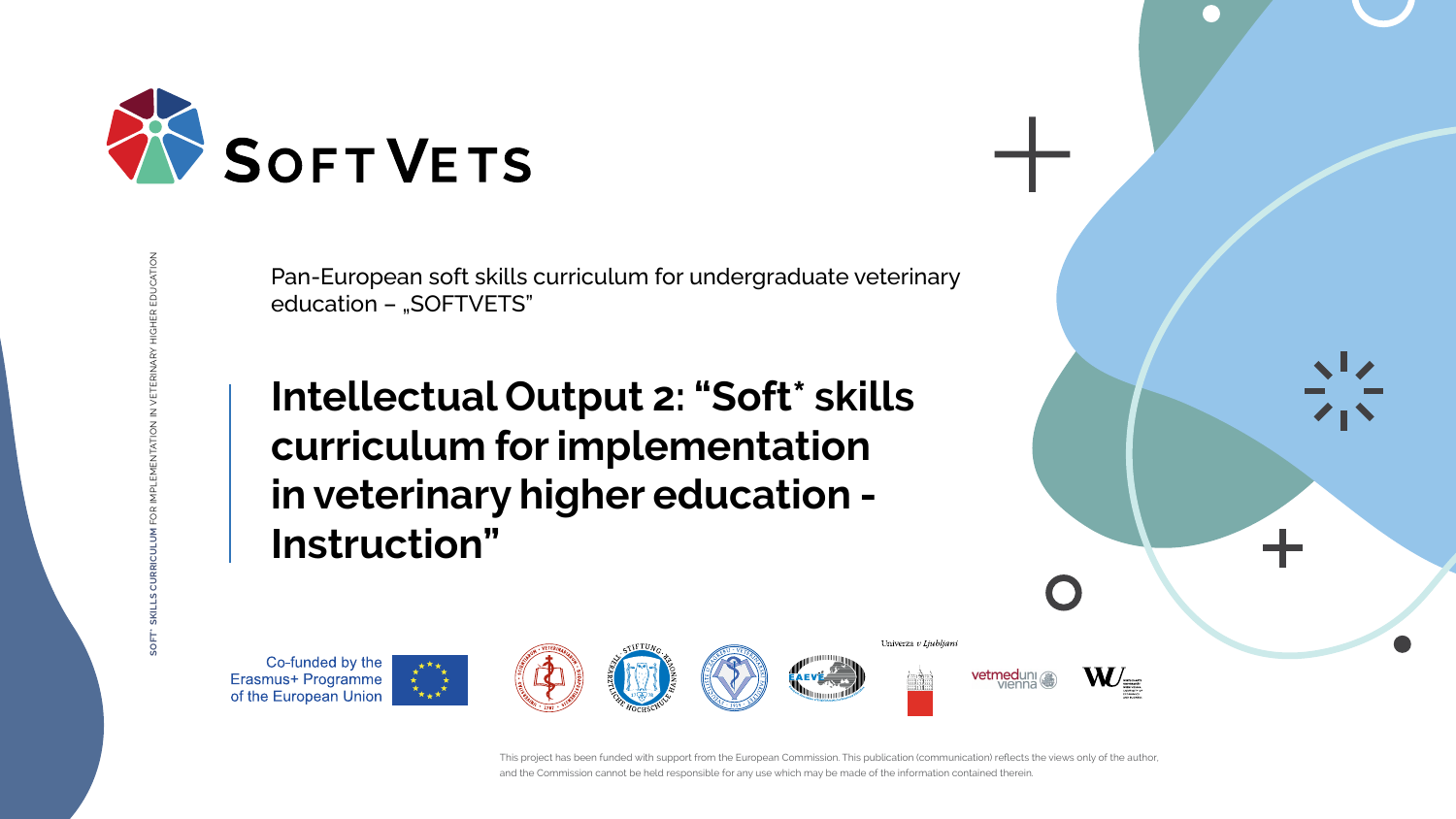This project has been funded with support from the European Commission. This publication (communication) reflects the views only of the author, and the Commission cannot be held responsible for any use which may be made of the information contained therein.















## **Instruction**

### **Target group**

Teachers and teacher trainers, students, faculty, regulating bodies

#### **Intention**

Intellectual Output 2 provides a suggestion of a life skills curriculum for use in veterinary higher education. The Curriculum includes 3 courses syllabi that include:

Goal of the course, the objectives of the course, the overview of the course, Course content, Course topics, Intended Learning Outcomes, Learning and teaching methods, Ratio between lectures and practical training and Assessment methods

The curriculum is organized in three subsections:

- 1. Communication skills
- 2. Entrepreneurship skills
- 3. Digital skills

The introductory list of learning outcomes applies to higher education in veterinary medicine and can be integrated in whole or in part into existing curricula.

#### **Files**

"Soft\* skills curriculum for implementation in veterinary higher education (pdf file)











#### **Details**

The SOFTVETS life skills curriculum for use in veterinary higher education is prepared for veterinary teachers, teacher trainers, students as well as faculty management and regulating bodies. The aim of this document is to aid implementation or integration of proposed syllabi for three courses: Communication skills in veterinary medicine, Entrepreneurship skills in veterinary medicine and Digital skills for veterinarians. Faculty and teachers can apply this curriculum when developing competence-based life skills education in their own institution as well as whole curriculum. Students can refer to the lists of learning outcomes and/or syllabi to set their own learning goals in order to be optimally prepared for their future career.

Proposed syllabi for three courses are divided in topics that are based on competences from respective competence areas (IO1 document) for easier implementation in full or partially. For each Syllabus some background information including recent literature is described to increase awareness of demand and highlight potential benefits when applying the proposed curriculum.

Further details about competence areas for each syllabus as well as a training concept for teachers and an evaluation toolkit are provided in Intellectual Outputs 1, 3 and 4.

- By reading the introduction stakeholders such as veterinary HEI management know the general idea behind the "Life skills curriculum"
- The curriculum is theory-based and data based (literature on life skills in biomedical sciences, surveys among teachers, practitioners and students)
- The curriculum is also based on recent developments in the European higher